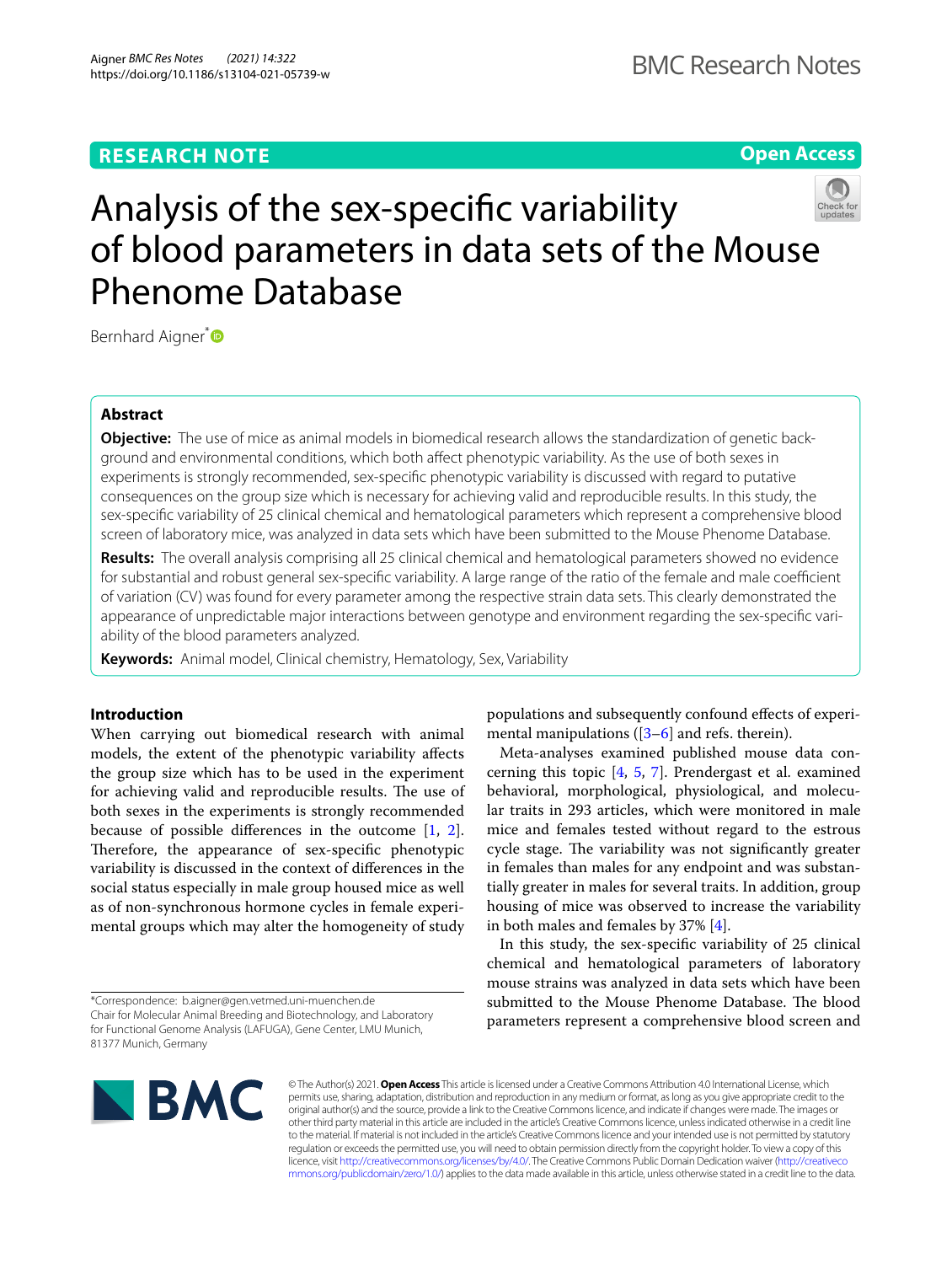were chosen as quantitative parameters for the analysis because they refect a large range of phenotype traits.

# **Main text**

# <span id="page-1-0"></span>**Methods**

The following ontology terms (VT, vertebrate trait ontologies) were used for the selection of the project data sets of the chosen parameters in the Mouse Phenome Database [\(https://phenome.jax.org\)](https://phenome.jax.org): cholesterol, VT:0000180; creatinine, VT:0005328; glucose, VT:0000188; total protein, VT:0005567; triglycerides, VT:0002644; urea, VT:0005265; uric acid, VT:0010302; ferritin, VT:0010513; transferrin, VT:0010514; calcium, VT:0001562; chloride, VT:0003018; phosphorus, VT:0001565; potassium, VT:0002668; sodium, VT:0001776; alanine aminotransferase (ALT, EC 2.6.1.2), VT:0001573; aspartate aminotransferase (AST, EC 2.6.1.1), VT:0000203; α-amylase (EC 3.2.1.1), VT:0010475; alkaline phosphatase (AP, EC 3.1.3.1), VT:0000202; creatine kinase (CK, EC 2.7.3.2), VT:1000047; lipase (EC 3.1.1.3), VT:0010478; hemoglobin, VT:0001588; mean corpuscular volume (MCV), no VT applied; red blood cell count (RBC), VT:0001586; white blood cell count (WBC), VT:0000217; platelets, VT:0003179. The parameters hematocrit, mean corpuscular hemoglobin (MCH), and mean corpuscular hemoglobin concentration (MCHC) were not included in the study as they are subsequently calculated by using parameters which were directly measured.

Within each selected project data set, strain data sets were chosen for the analysis of the coefficient of variation  $(CV=standard deviation/mean)$  of males and females within the same data set by using following selection criteria: inbred strains [including those derived from the Collaborative Cross (CC)], F1 hybrids, recombinant inbred strains; no lines with newly generated alleles; no treatment; age of the mice examined: 7–26 weeks; group size:  $n \geq 5$  for each sex; as of December 2020.

Strain data sets with unusually high phenotypic variability for a given parameter due to e.g. technical outliers or unrecognized reasons—which was defned by the appearance of CV values>0.5 for the female and/or the male group—were excluded from the further analysis. This mainly occurs for the three parameters creatinine, ALT and CK. For all other parameters, 2.3% (1.1% female group outliers, 0.6% male group outliers, and 0.6% outliers in both the female and male groups) of the strain data sets were excluded as outliers. The additional analysis with all strain data sets included did not change the results described below. Data analysis was carried out using the software program Microsoft Excel 2016 (Microsoft Corp., Redmond, WA). The chi-squared test was used for the statistical analysis of the data.

## **Results**

The phenotypic variability of 25 clinical chemical and hematological parameters was analyzed by determining the coefficient of variation  $(CV=standard deviation/$ mean) both for the male and female mice within a given strain data set. The extent of the CV value for both sexes depends on the phenotypic parameter analyzed (e.g. the red blood cell parameters hemoglobin, MCV and RBC as well as the electrolytes calcium, chloride and sodium usually exhibit relatively low CV values; and the enzyme activities ALT, AST and CK as well as the plasma substrate triglycerides exhibit relatively high CV values). Within a given strain data set, a CV ratio  $(=\text{female CV}/\text{C})$ (female  $CV +$ male  $CV$ ))<0.5 indicates that the female CV is lower than the male CV, whereas a CV ratio>0.5 indicates that the female CV is higher than the male CV.

The data analysis was first carried out by using all strain data sets where at least fve mice were examined for each sex. For the 25 chosen blood parameters, the mean CV ratios ranged from 0.44 to 0.53. Twelve parameters showed a mean CV ratio>0.5, whereas the other twelve parameters showed a mean CV ratio<0.5 (no data sets were included for the parameter CK by the selection procedure described in "[Methods"](#page-1-0) section). For a given parameter, the portion of strain data sets with a CV ratio > 0.5 ranged from 24 to 75%. The parameter  $MCV$ showed an inconsistency of the mean CV ratio vs. the portion of strain data sets showing a CV ratio>0.5 or <0.5, respectively (i.e. a mean CV ratio of 0.49, whereas 55% of the strain data sets showed a CV ratio  $> 0.5$ ) (Table [1\)](#page-2-0).

Subsequently, the data analysis was carried out by using only strain data sets where at least ten mice were examined for each sex. For the 25 chosen blood parameters, the mean CV ratios ranged from 0.39 to 0.53. Nine parameters showed a mean CV ratio>0.5, whereas 14 parameters showed a mean CV ratio <  $0.5$ . A relatively high deviation from the hypothesized CV ratio of 0.5 (i.e. a CV ratio <  $0.48$  or >  $0.52$ ) was found for the parameters ferritin (mean CV ratio=0.53 of 4 data sets), transferrin (mean CV ratio=0.46 of 4 data sets), chloride (mean CV ratio=0.46 of 15 data sets), ALT (mean CV ratio=0.39 of 10 data sets), and RBC (mean CV ratio $=0.47$  of 111 data sets). Thus, except of the parameter RBC, in all other cases only a low number of strain data sets was available. For a given parameter, the portion of strain data sets with a CV ratio  $> 0.5$  ranged from 10 to 75%. The parameters α-amylase, MCV and platelets showed an inconsistency of the mean CV ratio vs. the portion of strain data sets showing a CV ratio > 0.5 or < 0.5, respectively (Table [1](#page-2-0)).

The comparison of the outcome of the data analyses " $n \ge 5/\text{sex}$ " vs. " $n \ge 10/\text{sex}$ " revealed inconsistent CV ratios in both analyses, i.e. a CV ratio>0.5 in the analysis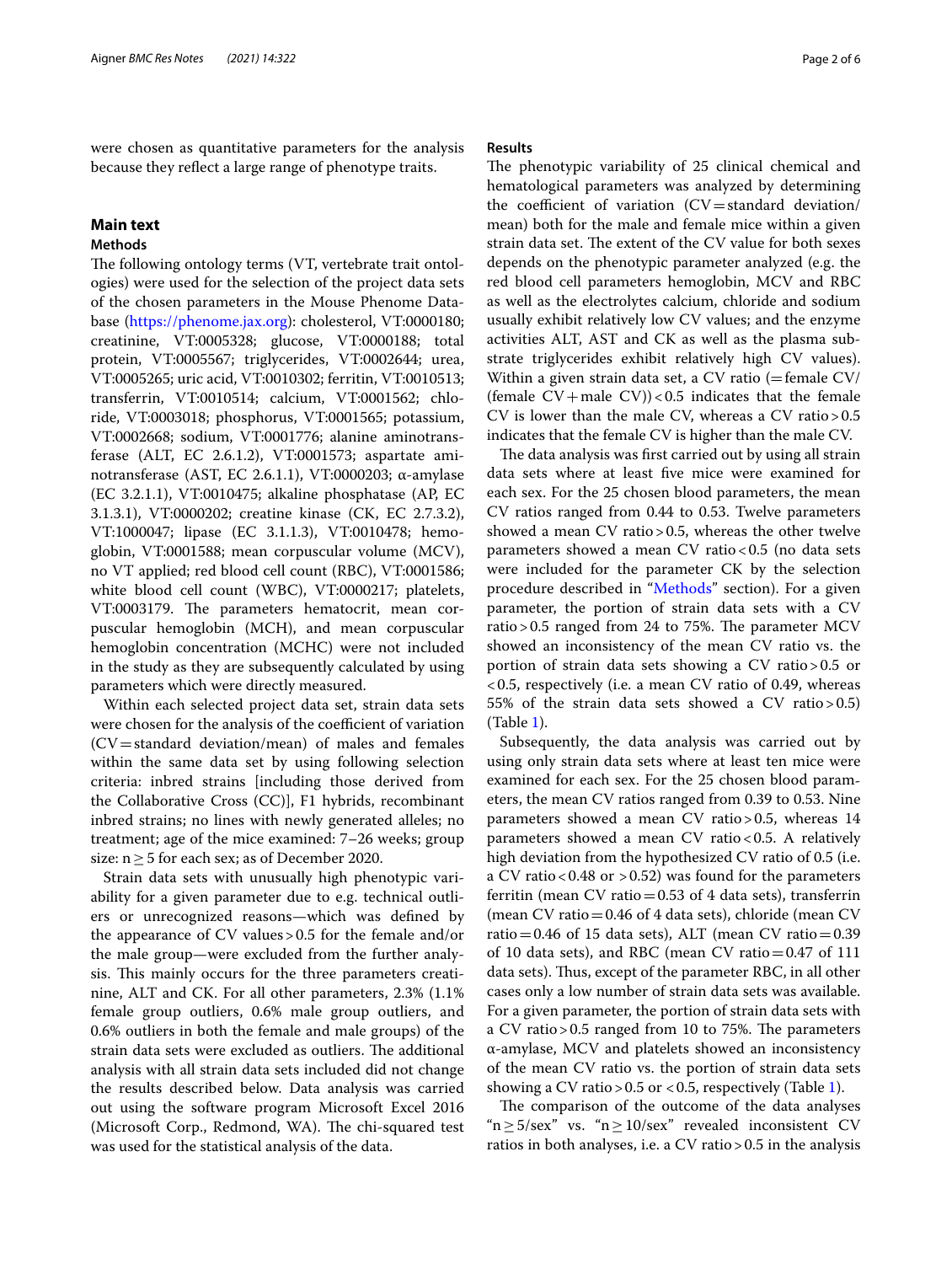<span id="page-2-0"></span>

| ļ                             |
|-------------------------------|
|                               |
|                               |
|                               |
|                               |
|                               |
|                               |
|                               |
|                               |
|                               |
|                               |
|                               |
|                               |
|                               |
| ١                             |
| j                             |
| j                             |
| Ì                             |
|                               |
| $\frac{1}{2}$<br>$\mathbf{I}$ |
|                               |
|                               |
|                               |
| İ                             |
|                               |
|                               |
|                               |
| l                             |
|                               |
| i                             |
|                               |
|                               |
|                               |
|                               |
| $\ddot{\phantom{a}}$          |
|                               |
| ł                             |
|                               |
|                               |
| うりょ<br>į<br>l                 |
|                               |
|                               |
| i                             |
| $\overline{\phantom{a}}$<br>į |
|                               |
| S<br>S                        |
| i<br>i                        |
| ï                             |
|                               |
| i<br>i                        |
|                               |
| ١                             |
| ١                             |
|                               |
|                               |
|                               |
|                               |
|                               |
| Ï<br>:                        |
| l<br>j<br>ı                   |
| l<br>J                        |
| ī<br>ĭ                        |
|                               |
|                               |
|                               |
|                               |
| l                             |
|                               |
| $\overline{ }$                |
|                               |
|                               |
| ١<br>I                        |
|                               |
| İ<br>1                        |
| ١                             |
|                               |
|                               |
|                               |
|                               |
|                               |
| )<br>I                        |
| ۱                             |
| ł<br>١                        |
|                               |
| <b>.</b>                      |
| I<br>l                        |
| ì                             |
|                               |
| )<br>ĺ                        |
|                               |
| $\frac{1}{9}$<br>j<br>Ξ       |
| ł                             |
| į                             |
| Ì                             |
| p                             |
|                               |
| I<br>j                        |
| ı                             |
| I                             |
|                               |
| ١                             |
| Ĭ                             |
| I                             |
| j<br>I                        |
|                               |
| j                             |
| ī<br>j                        |
| ł                             |
|                               |
| ١                             |
| $\overline{\phantom{a}}$<br>į |
| ١                             |
| Í<br>j                        |
| ť<br>j                        |
|                               |
|                               |
| j                             |
| ١<br>١                        |
|                               |
|                               |
| ī                             |
| 1                             |
| ᄒ                             |

| case that less than 50 strain data sets were available for the analysis "n $\geq$ 5/sex". This refers to the six parameters creatinine, uric acid, ferritin, transferrin,<br>'n ≥5/sex" and "n ≥ 10/sex": 4ata of "n ≥ 10/sex" is included in the data of "n ≥ 5/sex". For each parameter, the number of strain data sets included in the analysis and showing a CV ratio > 0.5 and a CV ratio <0.5 is giv<br>ALT alanine aminotransferase (EC 2.6.1.2), AST aspartate aminotransferase (EC 2.6.1.1); o-amylase (EC 3.2.1.1), AP alkaline phosphatase (EC 3.1.3.1), CK creatine kinase (EC 2.7.3.2); lipase (EC 3.1.1.3), MCV mean corpuscul<br>The parameters chloride, phosphorus, sodium, AP and platelets and their mean CV ratios are indicated in Italics as they showed inconsistent CV ratios in both analyses, i.e. a CV ratio >0.5 in the analysis"n $\geq$ 5/sex" a<br>CV: coefficient of variation = standard deviation/mean; CV ratio: coefficient of variation ratio [= female CV/(female CV + male CV); SD: standard deviation. The values of the mean CV ratios are indicated in bold for the<br>$\circ$<br>$\circ$<br>$\supseteq$<br>$\infty$<br>$\infty$<br>$\overline{4}$<br>$\circ$<br>$\supseteq$<br>$\sim$<br>4<br>4<br>$\sim$<br>4<br>$\sim$<br>4<br>$\supseteq$<br>$\infty$<br>$\overline{\phantom{0}}$<br>$\overleftarrow{\phantom{a}}$<br>$\Xi$<br>$\equiv$<br>$\overline{1}$<br>n mice $(f+m)$<br>119<br>119<br>540<br>610<br>825<br>783<br>712<br>265<br>3396<br>3690<br>3198<br>424<br>1949<br>1555<br>1750<br>403<br>1474<br>682<br>3703<br>2922<br>2101<br>4031<br>3721<br>Range of CV<br>ratio (min-<br>$0.36 - 0.69$<br>$0.09 - 0.80$<br>$0.27 - 0.78$<br>$0.28 - 0.72$<br>$0.26 - 0.76$<br>$0.21 - 0.79$<br>0.40-0.65<br>$0.31 - 0.72$<br>$0.21 - 0.79$<br>$0.25 - 0.56$<br>$0.14 - 0.88$<br>$0.25 - 0.74$<br>$0.23 - 0.73$<br>$0.35 - 0.63$<br>$0.43 - 0.58$<br>$0.28 - 0.78$<br>$0.20 - 0.86$<br>$0.32 - 0.71$<br>$0.42 - 0.64$<br>$0.32 - 0.60$<br>$0.37 - 0.76$<br>$0.38 - 0.51$<br>$0.28 - 0.67$<br>parentheses behind the respective value in %. Exclusion of strain data sets was carried out where the female and/or the male group showed a CV > 0.5 for the respective parameter<br>max(<br>$CV$ ratio < 0.5:<br>64% (71)<br>44% (55)<br>43% (52)<br>48% (60)<br>51% (24)<br>44% (44)<br>41% (20)<br>41% (11)<br>54% (68)<br>42% (44)<br>42% (22)<br>55% (40)<br>50% (10)<br>54% (13)<br>54% (25)<br>25% (1)<br>60% (9)<br>75% (3)<br>60% (9)<br>56% (5)<br>45% (5)<br>67% (8)<br>90% (9)<br>% (n)<br>$CV$ ratio $> 0.5$ :<br>57% (69)<br>36% (40)<br>56% (69)<br>52% (64)<br>49% (23)<br>56% (57)<br>59% (29)<br>46% (21)<br>50% (10)<br>46% (11)<br>59% (16)<br>46% (57)<br>58% (31)<br>45% (33)<br>58% (62)<br>10% (1)<br>40% (6)<br>75% (3)<br>25% (1)<br>40% (6)<br>33% (4)<br>44% (4)<br>55% (6)<br>%(n)<br>$CV$ ratio $\pm$ SD<br>$0.501 + 0.08$<br>0.496±0.08<br>$0.496 \pm 0.12$<br>0.03 ± 0.07<br>$0.51 \pm 0.10$<br>$0.51 \pm 0.07$<br>$0.51 \pm 0.10$<br>$0.51 \pm 0.11$<br>$0.47 \pm 0.10$<br>$0.51 \pm 0.11$<br>$0.51 \pm 0.08$<br>$0.49 \pm 0.10$<br>$0.53 + 0.07$<br>$0.51 \pm 0.07$<br>$0.048 + 0.09$<br>$0.46 \pm 0.06$<br>$0.46 \pm 0.16$<br>3007649<br>$0.49 \pm 0.11$<br>$0.49 \pm 0.08$<br>$0.48 \pm 0.14$<br>$0.39 \pm 0.11$<br>$0.48 \pm 0.11$<br>Mean<br>data sets<br>project<br>n of project data sets: the number of project data sets from which strain data sets were included in the analysis<br>n of<br>$\frac{\infty}{2}$<br>$\overline{1}$<br>$\circ$<br>$\frac{6}{1}$<br>$\supseteq$<br>$\overline{\phantom{a}}$<br>$\circ$<br>$\mathsf{L}\cap$<br>$\circ$<br>$\frac{\infty}{2}$<br>$\overline{1}$<br>$\frac{8}{1}$<br>4<br>$\approx$<br>$\sim$<br>$\sim$<br>$\sim$<br>$\sim$<br>$\sim$<br>$\overline{1}$<br>$\overline{C}$<br>$n$ mice $(f+m)$<br>3726<br>989<br>119<br>119<br>2346<br>416<br>1319<br>1955<br>3644<br>2308<br>6774<br>7075<br>6354<br>7050<br>482<br>2760<br>5654<br>347<br>6732<br>2651<br>2307<br>1251<br>6461<br>4657<br>Range of CV<br>ratio (min-<br>parameters where the female CV is higher than the male CV (i.e. a CV ratio > 0.5)<br>$0.20 - 0.86$<br>$0.30 - 0.76$<br>$0.07 - 0.88$<br>$0.09 - 0.90$<br>$0.08 - 0.85$<br>$0.18 - 0.86$<br>$0.23 - 0.65$<br>$0.21 - 0.72$<br>$0.17 - 0.68$<br>$0.20 - 0.79$<br>$0.25 - 0.70$<br>$0.24 - 0.78$<br>$0.17 - 0.89$<br>$0.21 - 0.93$<br>$0.24 - 0.73$<br>$0.15 - 0.86$<br>$0.19 - 0.82$<br>$0.29 - 0.73$<br>$0.43 - 0.58$<br>$0.22 - 0.84$<br>$0.13 - 0.82$<br>$0.20 - 0.71$<br>$0.28 - 0.67$<br>$0.38 - 0.51$<br>max(<br>Parameters and their results are depicted in smaller characters in the<br>$CV$ ratio < $0.5$ :<br>CV ratio < 0.5 in the analysis "n $\geq$ 10/sex" appeared; or vice versa<br>45% (149)<br>40% (142)<br>45% (150)<br>34% (111)<br>53% (177)<br>51% (163)<br>44% (110)<br>44% (126)<br>59% (70)<br>36% (64)<br>59% (13)<br>55% (26)<br>43% (50)<br>46% (53)<br>38% (44)<br>76% (16)<br>53% (34)<br>45% (26)<br>54% (50)<br>52% (86)<br>40% (47)<br>50% (6)<br>25% (1)<br>75% (3)<br>% (n)<br>$CV$ ratio $> 0.5$ :<br>49% (154)<br>60% (210)<br>55% (183)<br>66% (220)<br>56% (142)<br>64% (112)<br>47% (159)<br>55% (183)<br>56% (163)<br>41% (48)<br>45% (21)<br>57% (66)<br>54% (62)<br>60% (70)<br>62% (73)<br>48% (80)<br>47% (30)<br>55% (32)<br>46% (43)<br>25%(1)<br>24% (5)<br>75% (3)<br>41% (9)<br>50% (6)<br>% (n)<br>$CV$ ratio $\pm$ SD<br>$0.496 \pm 0.10$<br>$0.497 \pm 0.11$<br>$0.51 \pm 0.10$<br>$0.51 \pm 0.10$<br>$0.52 \pm 0.10$<br>$0.52 \pm 0.09$<br>$0.51 \pm 0.08$<br>$0.51 \pm 0.09$<br>$0.53 + 0.07$<br>$0.51 \pm 0.10$<br>$0.51 \pm 0.11$<br>$0.51 \pm 0.11$<br>$0.51 \pm 0.07$<br>$0.48 + 0.10$<br>$0.49 \pm 0.08$<br>$0.49 \pm 0.11$<br>$0.46 \pm 0.06$<br>$0.52 \pm 0.11$<br>$0.44 \pm 0.11$<br>$0.49 + 0.08$<br>$0.49 + 0.13$<br>$0.49 \pm 0.12$<br>$0.49 \pm 0.11$<br>$0.48 + 0.12$<br>Mean<br>ALT and lipase<br>Hemoglobin<br>Total protein<br>Triglycerides<br>Phosphorus<br>Cholesterol<br>a-Amylase<br>Creatinine<br>Transferrin<br>Potassium<br>Uric acid<br>Chloride<br>Glucose<br>Calcium<br>Platelets<br>Sodium<br>Ferritin<br>Lipase<br>Urea<br><b>VBC</b><br>$\geqslant$<br>RBC<br>$\overline{\mathsf{A}}\overline{\mathsf{L}}$<br>AST<br>AC<br>š | Parameter | $n \geq 5$ /sex |  |  | $n \geq 10$ /sex |  |  |                           |
|---------------------------------------------------------------------------------------------------------------------------------------------------------------------------------------------------------------------------------------------------------------------------------------------------------------------------------------------------------------------------------------------------------------------------------------------------------------------------------------------------------------------------------------------------------------------------------------------------------------------------------------------------------------------------------------------------------------------------------------------------------------------------------------------------------------------------------------------------------------------------------------------------------------------------------------------------------------------------------------------------------------------------------------------------------------------------------------------------------------------------------------------------------------------------------------------------------------------------------------------------------------------------------------------------------------------------------------------------------------------------------------------------------------------------------------------------------------------------------------------------------------------------------------------------------------------------------------------------------------------------------------------------------------------------------------------------------------------------------------------------------------------------------------------------------------------------------------------------------------------------------------------------------------------------------------------------------------------------------------------------------------------------------------------------------------------------------------------------------------------------------------------------------------------------------------------------------------------------------------------------------------------------------------------------------------------------------------------------------------------------------------------------------------------------------------------------------------------------------------------------------------------------------------------------------------------------------------------------------------------------------------------------------------------------------------------------------------------------------------------------------------------------------------------------------------------------------------------------------------------------------------------------------------------------------------------------------------------------------------------------------------------------------------------------------------------------------------------------------------------------------------------------------------------------------------------------------------------------------------------------------------------------------------------------------------------------------------------------------------------------------------------------------------------------------------------------------------------------------------------------------------------------------------------------------------------------------------------------------------------------------------------------------------------------------------------------------------------------------------------------------------------------------------------------------------------------------------------------------------------------------------------------------------------------------------------------------------------------------------------------------------------------------------------------------------------------------------------------------------------------------------------------------------------------------------------------------------------------------------------------------------------------------------------------------------------------------------------------------------------------------------------------------------------------------------------------------------------------------------------------------------------------------------------------------------------------------------------------------------------------------------------------------------------------------------------------------------------------------------------------------------------------------------------------------------------------------------------------------------------------------------------------------------------------------------------------------------------------------------------------------------------------------------------------------------------------------------------------------------------------------------------------------------------------------------------------------------------------------------------------------------------------------------------------------------------------------------------------------------------------------------------------------------------------------------------------------------------------------------------------------------------------------------------------------------------------------------------------------------------------------------------------------------------------------------------------------------------------------------------------------------------------------------------------------------------------------------------------------------------------------------------------------------------------------------------------------------------------------------------------------------------------------------------------------------------------------------------------------------------------------------------------------------------------------------------------------------------------------------------------------------------------|-----------|-----------------|--|--|------------------|--|--|---------------------------|
|                                                                                                                                                                                                                                                                                                                                                                                                                                                                                                                                                                                                                                                                                                                                                                                                                                                                                                                                                                                                                                                                                                                                                                                                                                                                                                                                                                                                                                                                                                                                                                                                                                                                                                                                                                                                                                                                                                                                                                                                                                                                                                                                                                                                                                                                                                                                                                                                                                                                                                                                                                                                                                                                                                                                                                                                                                                                                                                                                                                                                                                                                                                                                                                                                                                                                                                                                                                                                                                                                                                                                                                                                                                                                                                                                                                                                                                                                                                                                                                                                                                                                                                                                                                                                                                                                                                                                                                                                                                                                                                                                                                                                                                                                                                                                                                                                                                                                                                                                                                                                                                                                                                                                                                                                                                                                                                                                                                                                                                                                                                                                                                                                                                                                                                                                                                                                                                                                                                                                                                                                                                                                                                                                                                                                                                                           |           |                 |  |  |                  |  |  | n of project<br>data sets |
|                                                                                                                                                                                                                                                                                                                                                                                                                                                                                                                                                                                                                                                                                                                                                                                                                                                                                                                                                                                                                                                                                                                                                                                                                                                                                                                                                                                                                                                                                                                                                                                                                                                                                                                                                                                                                                                                                                                                                                                                                                                                                                                                                                                                                                                                                                                                                                                                                                                                                                                                                                                                                                                                                                                                                                                                                                                                                                                                                                                                                                                                                                                                                                                                                                                                                                                                                                                                                                                                                                                                                                                                                                                                                                                                                                                                                                                                                                                                                                                                                                                                                                                                                                                                                                                                                                                                                                                                                                                                                                                                                                                                                                                                                                                                                                                                                                                                                                                                                                                                                                                                                                                                                                                                                                                                                                                                                                                                                                                                                                                                                                                                                                                                                                                                                                                                                                                                                                                                                                                                                                                                                                                                                                                                                                                                           |           |                 |  |  |                  |  |  |                           |
|                                                                                                                                                                                                                                                                                                                                                                                                                                                                                                                                                                                                                                                                                                                                                                                                                                                                                                                                                                                                                                                                                                                                                                                                                                                                                                                                                                                                                                                                                                                                                                                                                                                                                                                                                                                                                                                                                                                                                                                                                                                                                                                                                                                                                                                                                                                                                                                                                                                                                                                                                                                                                                                                                                                                                                                                                                                                                                                                                                                                                                                                                                                                                                                                                                                                                                                                                                                                                                                                                                                                                                                                                                                                                                                                                                                                                                                                                                                                                                                                                                                                                                                                                                                                                                                                                                                                                                                                                                                                                                                                                                                                                                                                                                                                                                                                                                                                                                                                                                                                                                                                                                                                                                                                                                                                                                                                                                                                                                                                                                                                                                                                                                                                                                                                                                                                                                                                                                                                                                                                                                                                                                                                                                                                                                                                           |           |                 |  |  |                  |  |  |                           |
|                                                                                                                                                                                                                                                                                                                                                                                                                                                                                                                                                                                                                                                                                                                                                                                                                                                                                                                                                                                                                                                                                                                                                                                                                                                                                                                                                                                                                                                                                                                                                                                                                                                                                                                                                                                                                                                                                                                                                                                                                                                                                                                                                                                                                                                                                                                                                                                                                                                                                                                                                                                                                                                                                                                                                                                                                                                                                                                                                                                                                                                                                                                                                                                                                                                                                                                                                                                                                                                                                                                                                                                                                                                                                                                                                                                                                                                                                                                                                                                                                                                                                                                                                                                                                                                                                                                                                                                                                                                                                                                                                                                                                                                                                                                                                                                                                                                                                                                                                                                                                                                                                                                                                                                                                                                                                                                                                                                                                                                                                                                                                                                                                                                                                                                                                                                                                                                                                                                                                                                                                                                                                                                                                                                                                                                                           |           |                 |  |  |                  |  |  |                           |
|                                                                                                                                                                                                                                                                                                                                                                                                                                                                                                                                                                                                                                                                                                                                                                                                                                                                                                                                                                                                                                                                                                                                                                                                                                                                                                                                                                                                                                                                                                                                                                                                                                                                                                                                                                                                                                                                                                                                                                                                                                                                                                                                                                                                                                                                                                                                                                                                                                                                                                                                                                                                                                                                                                                                                                                                                                                                                                                                                                                                                                                                                                                                                                                                                                                                                                                                                                                                                                                                                                                                                                                                                                                                                                                                                                                                                                                                                                                                                                                                                                                                                                                                                                                                                                                                                                                                                                                                                                                                                                                                                                                                                                                                                                                                                                                                                                                                                                                                                                                                                                                                                                                                                                                                                                                                                                                                                                                                                                                                                                                                                                                                                                                                                                                                                                                                                                                                                                                                                                                                                                                                                                                                                                                                                                                                           |           |                 |  |  |                  |  |  |                           |
|                                                                                                                                                                                                                                                                                                                                                                                                                                                                                                                                                                                                                                                                                                                                                                                                                                                                                                                                                                                                                                                                                                                                                                                                                                                                                                                                                                                                                                                                                                                                                                                                                                                                                                                                                                                                                                                                                                                                                                                                                                                                                                                                                                                                                                                                                                                                                                                                                                                                                                                                                                                                                                                                                                                                                                                                                                                                                                                                                                                                                                                                                                                                                                                                                                                                                                                                                                                                                                                                                                                                                                                                                                                                                                                                                                                                                                                                                                                                                                                                                                                                                                                                                                                                                                                                                                                                                                                                                                                                                                                                                                                                                                                                                                                                                                                                                                                                                                                                                                                                                                                                                                                                                                                                                                                                                                                                                                                                                                                                                                                                                                                                                                                                                                                                                                                                                                                                                                                                                                                                                                                                                                                                                                                                                                                                           |           |                 |  |  |                  |  |  |                           |
|                                                                                                                                                                                                                                                                                                                                                                                                                                                                                                                                                                                                                                                                                                                                                                                                                                                                                                                                                                                                                                                                                                                                                                                                                                                                                                                                                                                                                                                                                                                                                                                                                                                                                                                                                                                                                                                                                                                                                                                                                                                                                                                                                                                                                                                                                                                                                                                                                                                                                                                                                                                                                                                                                                                                                                                                                                                                                                                                                                                                                                                                                                                                                                                                                                                                                                                                                                                                                                                                                                                                                                                                                                                                                                                                                                                                                                                                                                                                                                                                                                                                                                                                                                                                                                                                                                                                                                                                                                                                                                                                                                                                                                                                                                                                                                                                                                                                                                                                                                                                                                                                                                                                                                                                                                                                                                                                                                                                                                                                                                                                                                                                                                                                                                                                                                                                                                                                                                                                                                                                                                                                                                                                                                                                                                                                           |           |                 |  |  |                  |  |  |                           |
|                                                                                                                                                                                                                                                                                                                                                                                                                                                                                                                                                                                                                                                                                                                                                                                                                                                                                                                                                                                                                                                                                                                                                                                                                                                                                                                                                                                                                                                                                                                                                                                                                                                                                                                                                                                                                                                                                                                                                                                                                                                                                                                                                                                                                                                                                                                                                                                                                                                                                                                                                                                                                                                                                                                                                                                                                                                                                                                                                                                                                                                                                                                                                                                                                                                                                                                                                                                                                                                                                                                                                                                                                                                                                                                                                                                                                                                                                                                                                                                                                                                                                                                                                                                                                                                                                                                                                                                                                                                                                                                                                                                                                                                                                                                                                                                                                                                                                                                                                                                                                                                                                                                                                                                                                                                                                                                                                                                                                                                                                                                                                                                                                                                                                                                                                                                                                                                                                                                                                                                                                                                                                                                                                                                                                                                                           |           |                 |  |  |                  |  |  |                           |
|                                                                                                                                                                                                                                                                                                                                                                                                                                                                                                                                                                                                                                                                                                                                                                                                                                                                                                                                                                                                                                                                                                                                                                                                                                                                                                                                                                                                                                                                                                                                                                                                                                                                                                                                                                                                                                                                                                                                                                                                                                                                                                                                                                                                                                                                                                                                                                                                                                                                                                                                                                                                                                                                                                                                                                                                                                                                                                                                                                                                                                                                                                                                                                                                                                                                                                                                                                                                                                                                                                                                                                                                                                                                                                                                                                                                                                                                                                                                                                                                                                                                                                                                                                                                                                                                                                                                                                                                                                                                                                                                                                                                                                                                                                                                                                                                                                                                                                                                                                                                                                                                                                                                                                                                                                                                                                                                                                                                                                                                                                                                                                                                                                                                                                                                                                                                                                                                                                                                                                                                                                                                                                                                                                                                                                                                           |           |                 |  |  |                  |  |  |                           |
|                                                                                                                                                                                                                                                                                                                                                                                                                                                                                                                                                                                                                                                                                                                                                                                                                                                                                                                                                                                                                                                                                                                                                                                                                                                                                                                                                                                                                                                                                                                                                                                                                                                                                                                                                                                                                                                                                                                                                                                                                                                                                                                                                                                                                                                                                                                                                                                                                                                                                                                                                                                                                                                                                                                                                                                                                                                                                                                                                                                                                                                                                                                                                                                                                                                                                                                                                                                                                                                                                                                                                                                                                                                                                                                                                                                                                                                                                                                                                                                                                                                                                                                                                                                                                                                                                                                                                                                                                                                                                                                                                                                                                                                                                                                                                                                                                                                                                                                                                                                                                                                                                                                                                                                                                                                                                                                                                                                                                                                                                                                                                                                                                                                                                                                                                                                                                                                                                                                                                                                                                                                                                                                                                                                                                                                                           |           |                 |  |  |                  |  |  |                           |
|                                                                                                                                                                                                                                                                                                                                                                                                                                                                                                                                                                                                                                                                                                                                                                                                                                                                                                                                                                                                                                                                                                                                                                                                                                                                                                                                                                                                                                                                                                                                                                                                                                                                                                                                                                                                                                                                                                                                                                                                                                                                                                                                                                                                                                                                                                                                                                                                                                                                                                                                                                                                                                                                                                                                                                                                                                                                                                                                                                                                                                                                                                                                                                                                                                                                                                                                                                                                                                                                                                                                                                                                                                                                                                                                                                                                                                                                                                                                                                                                                                                                                                                                                                                                                                                                                                                                                                                                                                                                                                                                                                                                                                                                                                                                                                                                                                                                                                                                                                                                                                                                                                                                                                                                                                                                                                                                                                                                                                                                                                                                                                                                                                                                                                                                                                                                                                                                                                                                                                                                                                                                                                                                                                                                                                                                           |           |                 |  |  |                  |  |  |                           |
|                                                                                                                                                                                                                                                                                                                                                                                                                                                                                                                                                                                                                                                                                                                                                                                                                                                                                                                                                                                                                                                                                                                                                                                                                                                                                                                                                                                                                                                                                                                                                                                                                                                                                                                                                                                                                                                                                                                                                                                                                                                                                                                                                                                                                                                                                                                                                                                                                                                                                                                                                                                                                                                                                                                                                                                                                                                                                                                                                                                                                                                                                                                                                                                                                                                                                                                                                                                                                                                                                                                                                                                                                                                                                                                                                                                                                                                                                                                                                                                                                                                                                                                                                                                                                                                                                                                                                                                                                                                                                                                                                                                                                                                                                                                                                                                                                                                                                                                                                                                                                                                                                                                                                                                                                                                                                                                                                                                                                                                                                                                                                                                                                                                                                                                                                                                                                                                                                                                                                                                                                                                                                                                                                                                                                                                                           |           |                 |  |  |                  |  |  |                           |
|                                                                                                                                                                                                                                                                                                                                                                                                                                                                                                                                                                                                                                                                                                                                                                                                                                                                                                                                                                                                                                                                                                                                                                                                                                                                                                                                                                                                                                                                                                                                                                                                                                                                                                                                                                                                                                                                                                                                                                                                                                                                                                                                                                                                                                                                                                                                                                                                                                                                                                                                                                                                                                                                                                                                                                                                                                                                                                                                                                                                                                                                                                                                                                                                                                                                                                                                                                                                                                                                                                                                                                                                                                                                                                                                                                                                                                                                                                                                                                                                                                                                                                                                                                                                                                                                                                                                                                                                                                                                                                                                                                                                                                                                                                                                                                                                                                                                                                                                                                                                                                                                                                                                                                                                                                                                                                                                                                                                                                                                                                                                                                                                                                                                                                                                                                                                                                                                                                                                                                                                                                                                                                                                                                                                                                                                           |           |                 |  |  |                  |  |  |                           |
|                                                                                                                                                                                                                                                                                                                                                                                                                                                                                                                                                                                                                                                                                                                                                                                                                                                                                                                                                                                                                                                                                                                                                                                                                                                                                                                                                                                                                                                                                                                                                                                                                                                                                                                                                                                                                                                                                                                                                                                                                                                                                                                                                                                                                                                                                                                                                                                                                                                                                                                                                                                                                                                                                                                                                                                                                                                                                                                                                                                                                                                                                                                                                                                                                                                                                                                                                                                                                                                                                                                                                                                                                                                                                                                                                                                                                                                                                                                                                                                                                                                                                                                                                                                                                                                                                                                                                                                                                                                                                                                                                                                                                                                                                                                                                                                                                                                                                                                                                                                                                                                                                                                                                                                                                                                                                                                                                                                                                                                                                                                                                                                                                                                                                                                                                                                                                                                                                                                                                                                                                                                                                                                                                                                                                                                                           |           |                 |  |  |                  |  |  |                           |
|                                                                                                                                                                                                                                                                                                                                                                                                                                                                                                                                                                                                                                                                                                                                                                                                                                                                                                                                                                                                                                                                                                                                                                                                                                                                                                                                                                                                                                                                                                                                                                                                                                                                                                                                                                                                                                                                                                                                                                                                                                                                                                                                                                                                                                                                                                                                                                                                                                                                                                                                                                                                                                                                                                                                                                                                                                                                                                                                                                                                                                                                                                                                                                                                                                                                                                                                                                                                                                                                                                                                                                                                                                                                                                                                                                                                                                                                                                                                                                                                                                                                                                                                                                                                                                                                                                                                                                                                                                                                                                                                                                                                                                                                                                                                                                                                                                                                                                                                                                                                                                                                                                                                                                                                                                                                                                                                                                                                                                                                                                                                                                                                                                                                                                                                                                                                                                                                                                                                                                                                                                                                                                                                                                                                                                                                           |           |                 |  |  |                  |  |  |                           |
|                                                                                                                                                                                                                                                                                                                                                                                                                                                                                                                                                                                                                                                                                                                                                                                                                                                                                                                                                                                                                                                                                                                                                                                                                                                                                                                                                                                                                                                                                                                                                                                                                                                                                                                                                                                                                                                                                                                                                                                                                                                                                                                                                                                                                                                                                                                                                                                                                                                                                                                                                                                                                                                                                                                                                                                                                                                                                                                                                                                                                                                                                                                                                                                                                                                                                                                                                                                                                                                                                                                                                                                                                                                                                                                                                                                                                                                                                                                                                                                                                                                                                                                                                                                                                                                                                                                                                                                                                                                                                                                                                                                                                                                                                                                                                                                                                                                                                                                                                                                                                                                                                                                                                                                                                                                                                                                                                                                                                                                                                                                                                                                                                                                                                                                                                                                                                                                                                                                                                                                                                                                                                                                                                                                                                                                                           |           |                 |  |  |                  |  |  |                           |
|                                                                                                                                                                                                                                                                                                                                                                                                                                                                                                                                                                                                                                                                                                                                                                                                                                                                                                                                                                                                                                                                                                                                                                                                                                                                                                                                                                                                                                                                                                                                                                                                                                                                                                                                                                                                                                                                                                                                                                                                                                                                                                                                                                                                                                                                                                                                                                                                                                                                                                                                                                                                                                                                                                                                                                                                                                                                                                                                                                                                                                                                                                                                                                                                                                                                                                                                                                                                                                                                                                                                                                                                                                                                                                                                                                                                                                                                                                                                                                                                                                                                                                                                                                                                                                                                                                                                                                                                                                                                                                                                                                                                                                                                                                                                                                                                                                                                                                                                                                                                                                                                                                                                                                                                                                                                                                                                                                                                                                                                                                                                                                                                                                                                                                                                                                                                                                                                                                                                                                                                                                                                                                                                                                                                                                                                           |           |                 |  |  |                  |  |  |                           |
|                                                                                                                                                                                                                                                                                                                                                                                                                                                                                                                                                                                                                                                                                                                                                                                                                                                                                                                                                                                                                                                                                                                                                                                                                                                                                                                                                                                                                                                                                                                                                                                                                                                                                                                                                                                                                                                                                                                                                                                                                                                                                                                                                                                                                                                                                                                                                                                                                                                                                                                                                                                                                                                                                                                                                                                                                                                                                                                                                                                                                                                                                                                                                                                                                                                                                                                                                                                                                                                                                                                                                                                                                                                                                                                                                                                                                                                                                                                                                                                                                                                                                                                                                                                                                                                                                                                                                                                                                                                                                                                                                                                                                                                                                                                                                                                                                                                                                                                                                                                                                                                                                                                                                                                                                                                                                                                                                                                                                                                                                                                                                                                                                                                                                                                                                                                                                                                                                                                                                                                                                                                                                                                                                                                                                                                                           |           |                 |  |  |                  |  |  |                           |
|                                                                                                                                                                                                                                                                                                                                                                                                                                                                                                                                                                                                                                                                                                                                                                                                                                                                                                                                                                                                                                                                                                                                                                                                                                                                                                                                                                                                                                                                                                                                                                                                                                                                                                                                                                                                                                                                                                                                                                                                                                                                                                                                                                                                                                                                                                                                                                                                                                                                                                                                                                                                                                                                                                                                                                                                                                                                                                                                                                                                                                                                                                                                                                                                                                                                                                                                                                                                                                                                                                                                                                                                                                                                                                                                                                                                                                                                                                                                                                                                                                                                                                                                                                                                                                                                                                                                                                                                                                                                                                                                                                                                                                                                                                                                                                                                                                                                                                                                                                                                                                                                                                                                                                                                                                                                                                                                                                                                                                                                                                                                                                                                                                                                                                                                                                                                                                                                                                                                                                                                                                                                                                                                                                                                                                                                           |           |                 |  |  |                  |  |  |                           |
|                                                                                                                                                                                                                                                                                                                                                                                                                                                                                                                                                                                                                                                                                                                                                                                                                                                                                                                                                                                                                                                                                                                                                                                                                                                                                                                                                                                                                                                                                                                                                                                                                                                                                                                                                                                                                                                                                                                                                                                                                                                                                                                                                                                                                                                                                                                                                                                                                                                                                                                                                                                                                                                                                                                                                                                                                                                                                                                                                                                                                                                                                                                                                                                                                                                                                                                                                                                                                                                                                                                                                                                                                                                                                                                                                                                                                                                                                                                                                                                                                                                                                                                                                                                                                                                                                                                                                                                                                                                                                                                                                                                                                                                                                                                                                                                                                                                                                                                                                                                                                                                                                                                                                                                                                                                                                                                                                                                                                                                                                                                                                                                                                                                                                                                                                                                                                                                                                                                                                                                                                                                                                                                                                                                                                                                                           |           |                 |  |  |                  |  |  |                           |
|                                                                                                                                                                                                                                                                                                                                                                                                                                                                                                                                                                                                                                                                                                                                                                                                                                                                                                                                                                                                                                                                                                                                                                                                                                                                                                                                                                                                                                                                                                                                                                                                                                                                                                                                                                                                                                                                                                                                                                                                                                                                                                                                                                                                                                                                                                                                                                                                                                                                                                                                                                                                                                                                                                                                                                                                                                                                                                                                                                                                                                                                                                                                                                                                                                                                                                                                                                                                                                                                                                                                                                                                                                                                                                                                                                                                                                                                                                                                                                                                                                                                                                                                                                                                                                                                                                                                                                                                                                                                                                                                                                                                                                                                                                                                                                                                                                                                                                                                                                                                                                                                                                                                                                                                                                                                                                                                                                                                                                                                                                                                                                                                                                                                                                                                                                                                                                                                                                                                                                                                                                                                                                                                                                                                                                                                           |           |                 |  |  |                  |  |  |                           |
|                                                                                                                                                                                                                                                                                                                                                                                                                                                                                                                                                                                                                                                                                                                                                                                                                                                                                                                                                                                                                                                                                                                                                                                                                                                                                                                                                                                                                                                                                                                                                                                                                                                                                                                                                                                                                                                                                                                                                                                                                                                                                                                                                                                                                                                                                                                                                                                                                                                                                                                                                                                                                                                                                                                                                                                                                                                                                                                                                                                                                                                                                                                                                                                                                                                                                                                                                                                                                                                                                                                                                                                                                                                                                                                                                                                                                                                                                                                                                                                                                                                                                                                                                                                                                                                                                                                                                                                                                                                                                                                                                                                                                                                                                                                                                                                                                                                                                                                                                                                                                                                                                                                                                                                                                                                                                                                                                                                                                                                                                                                                                                                                                                                                                                                                                                                                                                                                                                                                                                                                                                                                                                                                                                                                                                                                           |           |                 |  |  |                  |  |  |                           |
|                                                                                                                                                                                                                                                                                                                                                                                                                                                                                                                                                                                                                                                                                                                                                                                                                                                                                                                                                                                                                                                                                                                                                                                                                                                                                                                                                                                                                                                                                                                                                                                                                                                                                                                                                                                                                                                                                                                                                                                                                                                                                                                                                                                                                                                                                                                                                                                                                                                                                                                                                                                                                                                                                                                                                                                                                                                                                                                                                                                                                                                                                                                                                                                                                                                                                                                                                                                                                                                                                                                                                                                                                                                                                                                                                                                                                                                                                                                                                                                                                                                                                                                                                                                                                                                                                                                                                                                                                                                                                                                                                                                                                                                                                                                                                                                                                                                                                                                                                                                                                                                                                                                                                                                                                                                                                                                                                                                                                                                                                                                                                                                                                                                                                                                                                                                                                                                                                                                                                                                                                                                                                                                                                                                                                                                                           |           |                 |  |  |                  |  |  |                           |
|                                                                                                                                                                                                                                                                                                                                                                                                                                                                                                                                                                                                                                                                                                                                                                                                                                                                                                                                                                                                                                                                                                                                                                                                                                                                                                                                                                                                                                                                                                                                                                                                                                                                                                                                                                                                                                                                                                                                                                                                                                                                                                                                                                                                                                                                                                                                                                                                                                                                                                                                                                                                                                                                                                                                                                                                                                                                                                                                                                                                                                                                                                                                                                                                                                                                                                                                                                                                                                                                                                                                                                                                                                                                                                                                                                                                                                                                                                                                                                                                                                                                                                                                                                                                                                                                                                                                                                                                                                                                                                                                                                                                                                                                                                                                                                                                                                                                                                                                                                                                                                                                                                                                                                                                                                                                                                                                                                                                                                                                                                                                                                                                                                                                                                                                                                                                                                                                                                                                                                                                                                                                                                                                                                                                                                                                           |           |                 |  |  |                  |  |  |                           |
|                                                                                                                                                                                                                                                                                                                                                                                                                                                                                                                                                                                                                                                                                                                                                                                                                                                                                                                                                                                                                                                                                                                                                                                                                                                                                                                                                                                                                                                                                                                                                                                                                                                                                                                                                                                                                                                                                                                                                                                                                                                                                                                                                                                                                                                                                                                                                                                                                                                                                                                                                                                                                                                                                                                                                                                                                                                                                                                                                                                                                                                                                                                                                                                                                                                                                                                                                                                                                                                                                                                                                                                                                                                                                                                                                                                                                                                                                                                                                                                                                                                                                                                                                                                                                                                                                                                                                                                                                                                                                                                                                                                                                                                                                                                                                                                                                                                                                                                                                                                                                                                                                                                                                                                                                                                                                                                                                                                                                                                                                                                                                                                                                                                                                                                                                                                                                                                                                                                                                                                                                                                                                                                                                                                                                                                                           |           |                 |  |  |                  |  |  |                           |
|                                                                                                                                                                                                                                                                                                                                                                                                                                                                                                                                                                                                                                                                                                                                                                                                                                                                                                                                                                                                                                                                                                                                                                                                                                                                                                                                                                                                                                                                                                                                                                                                                                                                                                                                                                                                                                                                                                                                                                                                                                                                                                                                                                                                                                                                                                                                                                                                                                                                                                                                                                                                                                                                                                                                                                                                                                                                                                                                                                                                                                                                                                                                                                                                                                                                                                                                                                                                                                                                                                                                                                                                                                                                                                                                                                                                                                                                                                                                                                                                                                                                                                                                                                                                                                                                                                                                                                                                                                                                                                                                                                                                                                                                                                                                                                                                                                                                                                                                                                                                                                                                                                                                                                                                                                                                                                                                                                                                                                                                                                                                                                                                                                                                                                                                                                                                                                                                                                                                                                                                                                                                                                                                                                                                                                                                           |           |                 |  |  |                  |  |  |                           |
|                                                                                                                                                                                                                                                                                                                                                                                                                                                                                                                                                                                                                                                                                                                                                                                                                                                                                                                                                                                                                                                                                                                                                                                                                                                                                                                                                                                                                                                                                                                                                                                                                                                                                                                                                                                                                                                                                                                                                                                                                                                                                                                                                                                                                                                                                                                                                                                                                                                                                                                                                                                                                                                                                                                                                                                                                                                                                                                                                                                                                                                                                                                                                                                                                                                                                                                                                                                                                                                                                                                                                                                                                                                                                                                                                                                                                                                                                                                                                                                                                                                                                                                                                                                                                                                                                                                                                                                                                                                                                                                                                                                                                                                                                                                                                                                                                                                                                                                                                                                                                                                                                                                                                                                                                                                                                                                                                                                                                                                                                                                                                                                                                                                                                                                                                                                                                                                                                                                                                                                                                                                                                                                                                                                                                                                                           |           |                 |  |  |                  |  |  |                           |
|                                                                                                                                                                                                                                                                                                                                                                                                                                                                                                                                                                                                                                                                                                                                                                                                                                                                                                                                                                                                                                                                                                                                                                                                                                                                                                                                                                                                                                                                                                                                                                                                                                                                                                                                                                                                                                                                                                                                                                                                                                                                                                                                                                                                                                                                                                                                                                                                                                                                                                                                                                                                                                                                                                                                                                                                                                                                                                                                                                                                                                                                                                                                                                                                                                                                                                                                                                                                                                                                                                                                                                                                                                                                                                                                                                                                                                                                                                                                                                                                                                                                                                                                                                                                                                                                                                                                                                                                                                                                                                                                                                                                                                                                                                                                                                                                                                                                                                                                                                                                                                                                                                                                                                                                                                                                                                                                                                                                                                                                                                                                                                                                                                                                                                                                                                                                                                                                                                                                                                                                                                                                                                                                                                                                                                                                           |           |                 |  |  |                  |  |  |                           |
|                                                                                                                                                                                                                                                                                                                                                                                                                                                                                                                                                                                                                                                                                                                                                                                                                                                                                                                                                                                                                                                                                                                                                                                                                                                                                                                                                                                                                                                                                                                                                                                                                                                                                                                                                                                                                                                                                                                                                                                                                                                                                                                                                                                                                                                                                                                                                                                                                                                                                                                                                                                                                                                                                                                                                                                                                                                                                                                                                                                                                                                                                                                                                                                                                                                                                                                                                                                                                                                                                                                                                                                                                                                                                                                                                                                                                                                                                                                                                                                                                                                                                                                                                                                                                                                                                                                                                                                                                                                                                                                                                                                                                                                                                                                                                                                                                                                                                                                                                                                                                                                                                                                                                                                                                                                                                                                                                                                                                                                                                                                                                                                                                                                                                                                                                                                                                                                                                                                                                                                                                                                                                                                                                                                                                                                                           |           |                 |  |  |                  |  |  |                           |
|                                                                                                                                                                                                                                                                                                                                                                                                                                                                                                                                                                                                                                                                                                                                                                                                                                                                                                                                                                                                                                                                                                                                                                                                                                                                                                                                                                                                                                                                                                                                                                                                                                                                                                                                                                                                                                                                                                                                                                                                                                                                                                                                                                                                                                                                                                                                                                                                                                                                                                                                                                                                                                                                                                                                                                                                                                                                                                                                                                                                                                                                                                                                                                                                                                                                                                                                                                                                                                                                                                                                                                                                                                                                                                                                                                                                                                                                                                                                                                                                                                                                                                                                                                                                                                                                                                                                                                                                                                                                                                                                                                                                                                                                                                                                                                                                                                                                                                                                                                                                                                                                                                                                                                                                                                                                                                                                                                                                                                                                                                                                                                                                                                                                                                                                                                                                                                                                                                                                                                                                                                                                                                                                                                                                                                                                           |           |                 |  |  |                  |  |  |                           |
|                                                                                                                                                                                                                                                                                                                                                                                                                                                                                                                                                                                                                                                                                                                                                                                                                                                                                                                                                                                                                                                                                                                                                                                                                                                                                                                                                                                                                                                                                                                                                                                                                                                                                                                                                                                                                                                                                                                                                                                                                                                                                                                                                                                                                                                                                                                                                                                                                                                                                                                                                                                                                                                                                                                                                                                                                                                                                                                                                                                                                                                                                                                                                                                                                                                                                                                                                                                                                                                                                                                                                                                                                                                                                                                                                                                                                                                                                                                                                                                                                                                                                                                                                                                                                                                                                                                                                                                                                                                                                                                                                                                                                                                                                                                                                                                                                                                                                                                                                                                                                                                                                                                                                                                                                                                                                                                                                                                                                                                                                                                                                                                                                                                                                                                                                                                                                                                                                                                                                                                                                                                                                                                                                                                                                                                                           |           |                 |  |  |                  |  |  |                           |
|                                                                                                                                                                                                                                                                                                                                                                                                                                                                                                                                                                                                                                                                                                                                                                                                                                                                                                                                                                                                                                                                                                                                                                                                                                                                                                                                                                                                                                                                                                                                                                                                                                                                                                                                                                                                                                                                                                                                                                                                                                                                                                                                                                                                                                                                                                                                                                                                                                                                                                                                                                                                                                                                                                                                                                                                                                                                                                                                                                                                                                                                                                                                                                                                                                                                                                                                                                                                                                                                                                                                                                                                                                                                                                                                                                                                                                                                                                                                                                                                                                                                                                                                                                                                                                                                                                                                                                                                                                                                                                                                                                                                                                                                                                                                                                                                                                                                                                                                                                                                                                                                                                                                                                                                                                                                                                                                                                                                                                                                                                                                                                                                                                                                                                                                                                                                                                                                                                                                                                                                                                                                                                                                                                                                                                                                           |           |                 |  |  |                  |  |  |                           |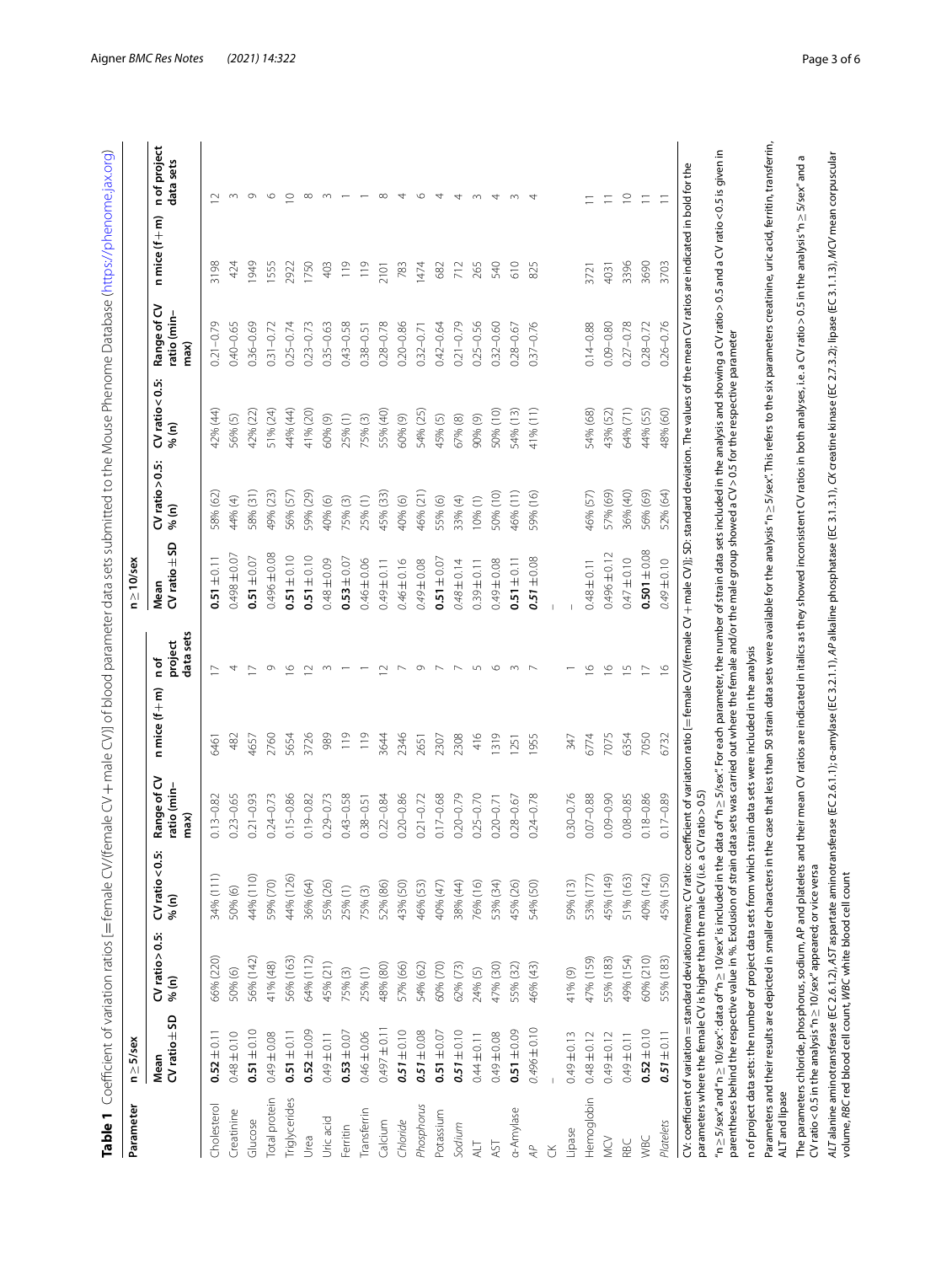| Mean CV ratio $\pm$ SD (n of A/J<br>data sets) |                     | BALB/c               | C3H                  | C57BL/6                    | CBA/                     | DBA/2J              |
|------------------------------------------------|---------------------|----------------------|----------------------|----------------------------|--------------------------|---------------------|
| Cholesterol                                    | $0.56 \pm 0.09(9)$  | $0.54 \pm 0.05(13)$  | $0.53 \pm 0.10(10)$  | $0.51 \pm 0.13(16)$        | $0.51 \pm 0.16$ (8)      | $0.61 \pm 0.12$ (7) |
| Creatinine                                     | $0.49 \pm 0.02$ (2) | $0.50 \pm 0.06(5)$   | $0.48 \pm 0.04$ (3)  | $0.51 \pm 0.08$ (6)        | $0.53 \pm 0.06$ (3)      | 0.50(1)             |
| Glucose                                        | $0.60 \pm 0.10(7)$  | $0.45 \pm 0.12(11)$  | $0.52 \pm 0.05$ (8)  | $0.52 \pm 0.09$ (17)       | $0.48 \pm 0.06$ (6)      | $0.59 \pm 0.10(5)$  |
| Total protein                                  | $0.49 \pm 0.04$ (3) | $0.50 \pm 0.04(9)$   | $0.43 \pm 0.11$ (6)  | $0.50 \pm 0.07(7)$         | $0.47 \pm 0.04$ (5)      | $0.55 \pm 0.07(4)$  |
| Triglycerides                                  | $0.55 \pm 0.10(9)$  | $0.50 \pm 0.14(13)$  | $0.54 \pm 0.07(10)$  | $0.52 \pm 0.16(16)$        | $0.55 \pm 0.10(8)$       | $0.54 \pm 0.12(7)$  |
| Urea                                           | $0.50 \pm 0.18(5)$  | $0.45 \pm 0.11(11)$  | $0.56 \pm 0.09(8)$   | $0.52 \pm 0.12(10)$        | $0.54 \pm 0.10(6)$       | $0.52 \pm 0.15(5)$  |
| Uric acid                                      | 0.44(1)             | $0.48 \pm 0.01$ (4)  | 0.46(1)              | $0.52 \pm 0.10(3)$         | $0.55 \pm 0.12$ (3)      | 0.67(1)             |
| Ferritin                                       |                     | 0.58(1)              | 0.53(1)              | 0.58(1)                    |                          |                     |
| Transferrin                                    |                     | 0.51(1)              | 0.50(1)              | 0.46(1)                    |                          |                     |
| Calcium                                        | $0.49 \pm 0.08$ (5) | $0.47 \pm 0.11(11)$  | $0.49 \pm 0.11$ (8)  | $0.52 \pm 0.08(10)$        | $0.47 \pm 0.13$ (6)      | $0.56 \pm 0.13$ (6) |
| Chloride                                       | $0.53 \pm 0.06$ (3) | $0.61 \pm 0.17(4)$   | $0.61 \pm 0.18(4)$   | <b>0.51</b> $\pm$ 0.13 (5) | 0.50(1)                  | $0.53 \pm 0.06$ (2) |
| Phosphorus                                     | $0.54 \pm 0.05$ (3) | $0.46 \pm 0.11(9)$   | $0.52 \pm 0.07$ (6)  | $0.53 \pm 0.18$ (7)        | $0.48 \pm 0.08(5)$       | $0.48 \pm 0.09$ (4) |
| Potassium                                      | $0.54 \pm 0.06(3)$  | $0.54 \pm 0.04(4)$   | $0.50 \pm 0.07(4)$   | $0.46 \pm 0.04$ (5)        | 0.53(1)                  | $0.47 \pm 0.03$ (2) |
| Sodium                                         | $0.48 \pm 0.01$ (3) | $0.55 \pm 0.05$ (4)  | $0.64 \pm 0.15(4)$   | $0.52 \pm 0.10(5)$         | 0.51(1)                  | $0.46 \pm 0.04$ (2) |
| ALT                                            | 0.47(1)             | $0.46 \pm 0.08$ (4)  | $0.41 \pm 0.04$ (3)  | $0.45 \pm 0.09(5)$         | $0.40 \pm 0.22$ (2)      | $0.40 \pm 0.11$ (2) |
| AST                                            | $0.45 \pm 0.21$ (3) | $0.54 \pm 0.04(4)$   | $0.46 \pm 0.01$ (2)  | $0.42 \pm 0.09(5)$         | $0.51 \pm 0.01$ (3)      | 0.47(1)             |
| a-Amylase                                      | $0.55 \pm 0.05$ (2) | $0.54 \pm 0.09(4)$   | $0.53 \pm 0.06$ (2)  | $0.50 \pm 0.10(4)$         | $0.57 \pm 0.02$ (3)      | 0.34(1)             |
| AP                                             | $0.50 \pm 0.04$ (3) | $0.56 \pm 0.10(5)$   | $0.57 \pm 0.19(3)$   | $0.53 \pm 0.16(5)$         | $0.44 \pm 0.00$ (3)      | $0.53 \pm 0.07$ (2) |
| CK                                             |                     | $0.52 \pm 0.05$ (4)  | $0.43 \pm 0.10$ (3)  | $0.52 \pm 0.14$ (3)        | $0.42 \pm 0.22$ (2)      | $0.39 \pm 0.08$ (2) |
| Lipase                                         | 0.44(1)             | 0.58(1)              | 0.40(1)              |                            | $\overline{\phantom{0}}$ | 0.43(1)             |
| Hemoglobin                                     | $0.51 \pm 0.17(10)$ | $0.47 \pm 0.12(15)$  | $0.46 \pm 0.07(10)$  | $0.45 \pm 0.08$ (15)       | $0.50 \pm 0.07$ (9)      | $0.45 \pm 0.08$ (8) |
| <b>MCV</b>                                     | $0.56 \pm 0.10(10)$ | $0.51 \pm 0.14(15)$  | $0.49 \pm 0.14(10)$  | $0.46 \pm 0.08$ (15)       | $0.51 \pm 0.12(11)$      | $0.45 \pm 0.13$ (8) |
| <b>RBC</b>                                     | $0.52 \pm 0.12(9)$  | $0.45 \pm 0.12$ (14) | $0.49 \pm 0.06$ (9)  | $0.48 \pm 0.09$ (14)       | $0.52 \pm 0.09(10)$      | $0.39 \pm 0.11(7)$  |
| WBC                                            | $0.51 \pm 0.11(11)$ | $0.48 \pm 0.11(16)$  | $0.45 \pm 0.08$ (11) | $0.50 \pm 0.10$ (16)       | $0.53 \pm 0.05(11)$      | $0.50 \pm 0.07(9)$  |
| Platelets                                      | $0.56 \pm 0.14(10)$ | $0.47 \pm 0.13(15)$  | $0.51 \pm 0.11(10)$  | $0.49 \pm 0.11(15)$        | $0.49 \pm 0.10$ (10)     | $0.47 \pm 0.07$ (8) |
| " $n \ge 5$ ": n CV ratio > 0.5                | 9 of 10             | 4 of 14              | 6 of 12              | 11 of 19                   | 6 of 12                  | 6 of 10             |
| " $n > 1$ ": n CV ratio $> 0.5$                | 14 of 22            | 13 of 25             | 12 of 25             | 14 of 24                   | 13 of 22                 | 10 of 23            |

<span id="page-3-0"></span>Table 2 Coefficient of variation ratios [=female CV/(female CV+male CV)] of blood parameter data sets of selected inbred strains submitted to the Mouse Phenome Database [\(https://phenome.jax.org\)](https://phenome.jax.org)

CV: coefficient of variation = standard deviation/mean; CV ratio: coefficient of variation ratio [=female CV/(female CV + male CV)]; SD: standard deviation. The values of the mean CV ratios are indicated in bold for the parameters where the female CV is higher than the male CV (i.e. a CV ratio>0.5). No exclusion of strain data sets was carried out in the case that the female and/or the male group showed a CV>0.5 for the respective parameter

Data sets with the designation A/J…, BALB/c…, C3H…, C57BL/6…, CBA/… and DBA/2J… were summarized for the respective inbred strains A/J, BALB/c, C3H, C57BL/6, CBA and DBA/2 J

"n ≥ 5" and "n ≥ 1": the number of data sets available for a given parameter of a selected inbred strain is shown in parentheses behind the value of the mean CV ratio±SD. Results including less than fve data sets are depicted in smaller characters. The analysis "n≥5" exhibits the number of parameters with a CV ratio>0.5 compared to the number of all parameters with at least five data sets. The analysis "n ≥1" exhibits the number of parameters with a CV ratio > 0.5 compared to the number of all parameters with at least one data set

*ALT* alanine aminotransferase (EC 2.6.1.2), *AST* aspartate aminotransferase (EC 2.6.1.1); α-amylase (EC 3.2.1.1), *AP* alkaline phosphatase (EC 3.1.3.1), *CK* creatine kinase (EC 2.7.3.2); lipase (EC 3.1.1.3), *MCV* mean corpuscular volume, *RBC* red blood cell count, *WBC* white blood cell count

" $n \ge 5/\text{sex}$ " and a CV ratio < 0.5 in the analysis " $n \ge 10$ / sex" or vice versa for the fve parameters chloride, phosphorus, sodium, AP and platelets. Compared to the hypothesis of equal numbers of strain data sets with a CV ratio <  $0.5$  and a CV ratio >  $0.5$ , the statistical examination of the detected counts of strain data sets with a CV ratio > 0.5 and with a CV ratio <  $0.5$  was carried out by using the chi-squared test to detect a consistent signifcant difference ( $p < 0.05$ ) in both analyses "n  $\geq 5$ /sex" and " $n \ge 10$ /sex" for a given parameter. This was only found for the parameter ALT; a parameter with only a low number of strain data sets available. In addition, large ranges (minimum–maximum) of the CV ratio appeared for more or less all parameters in both analyses " $n \ge 5$ /sex" and " $n \ge 10$  $n \ge 10$  $n \ge 10$ /sex" (Table 1).

Subsequently, the data sets were analyzed with respect to the particular inbred strains which were identifed as the most often examined strains for the 25 blood parameters. Again, only data sets with at least fve mice for each sex examined were included. Here, strain data sets were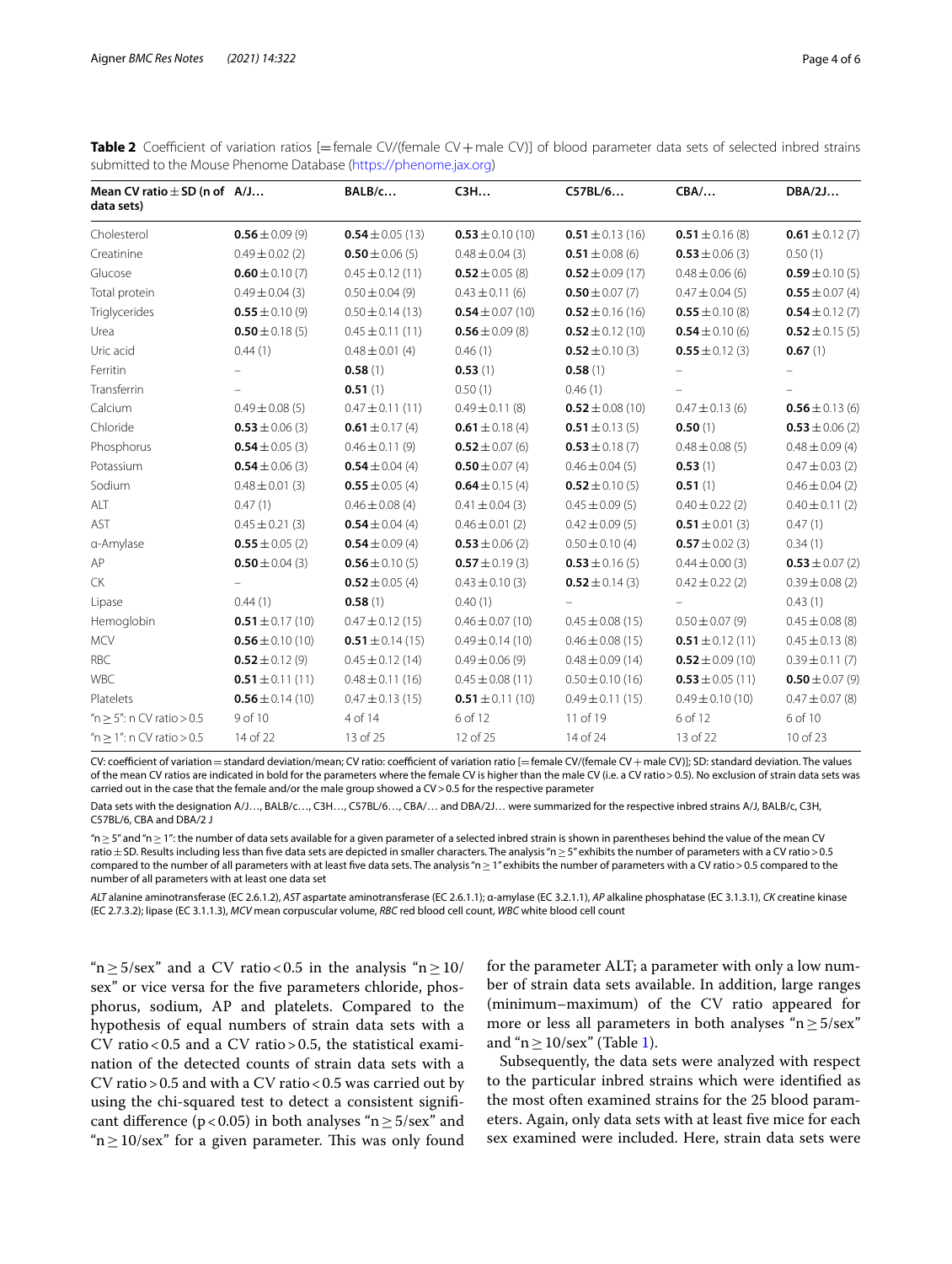not excluded in the case that the female and/or the male group shows a CV>0.5 for a given parameter. For each of the six inbred strains A/J, BALB/c, C3H, C57BL/6, CBA and DBA/2J, ten or more parameters were achieved with results from five or more different project data sets. The numbers of parameters showing a mean CV ratio > 0.5 were as follows for the particular inbred strains: 9 out of 10 for A/J, 4 out of 14 for BALB/c, 6 out of 12 for C3H, 11 out of 19 for C57BL/6, 6 out of 12 for CBA, and 6 out of 10 for DBA/2J (Table [2\)](#page-3-0). Due to the low number of parameters with at least fve data sets included in the analysis, the results may only provide hints for the potential appearance of sex-specifc variability in particular blood parameters and/or specifc strains.

## **Discussion**

The Mouse Phenome Database [\(https://phenome.jax.org](https://phenome.jax.org)) provides reference values of a high number of phenotype parameters mostly for the inbred strains which are predominantly used in biomedical research. Therefore, the data sets from this database were chosen for the analysis of sex-specific variability. The overall analysis comprising all 25 clinical chemical and hematological parameters showed no evidence for a substantial general sex-specifc variability.

It is assumed that the data sets have been achieved by using the housing method which is usually carried out when working with mice in biomedical research, i.e. both sexes are group housed, and females are used without regard to the stage of the estrous cycle. The group sizes of the strain data sets selected for this study may ft to the relatively low numbers of animals which are usually used as group size at least in fundamental biomedical research. A meta-analysis revealed that group housing of mice increased the variability in both males and females by  $37\%$  [[4](#page-5-4)]. Therefore, no sex is expected to take advantage of this housing method in respect to the extent of the variability compared to the other sex. The similar increase of the variability in group housed males and females is also expected to cover the consequences of the Lee Boot efect which leads to the suppression of the estrous cycle in group housed female mice [[8\]](#page-5-7).

The analysis of the sex-specific variability of 25 blood parameters resulted in a relatively high deviation from the hypothesized CV ratio of 0.5 (i.e. a CV ratio  $<0.48$  or  $>0.52$ ) only for the parameter RBC (mean CV ratio = 0.47 of 111 data sets in the analysis " $n \ge 10$ /sex") where a suffciently high number of strain data sets was available. In addition, a large range (minimum–maximum) of the CV ratio was found for every parameter among the respective strain data sets. This clearly demonstrated the appearance of unpredictable major interactions between genotype and environment regarding the sex-specifc variability of the blood parameters analyzed. As no particular parameter is described with a robust diference in the phenotypic variability between both sexes which may be used as a "positive control", the published increase of the phenotypic variability  $(=CV)$  within each sex by 37% in group housed animals [[4\]](#page-5-4) may be used to evaluate the results detected in this study. The difference of 37% would result in a CV ratio of 0.39 or 0.61 when comparing single housed mice and group housed mice. This deviation from the hypothesized CV ratio of 0.5 is much higher than the deviations of the mean CV ratios from the hypothesized CV ratio of 0.5 detected in our study for all parameters analyzed where a sufficiently high number of strain data sets was available.

## **Limitations**

Data sets of the Mouse Phenome Database [\(https://](https://phenome.jax.org) [phenome.jax.org](https://phenome.jax.org)) provide reference values for the inbred strains predominantly used. It is assumed that the projects providing the strain data sets have been carried out by using standardized protocols, but not especially for the analysis of sex-specifc phenotypic variability.

#### **Abbreviations**

ALT: Alanine aminotransferase; AP: Alkaline phosphatase; AST: Aspartate aminotransferase; CC: Collaborative Cross; CK: Creatine kinase; CV: Coefficient of variation; MCH: Mean corpuscular hemoglobin; MCHC: Mean corpuscular hemoglobin concentration; MCV: Mean corpuscular volume; RBC: Red blood cell count; VT: Vertebrate trait ontologies; WBC: White blood cell count.

#### **Acknowledgements**

Not applicable.

## **Authors' contributions**

BA conceived and designed the experiment, carried out the data analysis, wrote the paper. The author read and approved the fnal manuscript.

#### **Funding**

Open Access funding enabled and organized by Projekt DEAL. No funding was received for the analysis.

#### **Availability of data and materials**

The data sets were downloaded from the Mouse Phenome Database ([https://](https://phenome.jax.org) [phenome.jax.org](https://phenome.jax.org)) and selected as described in "[Methods](#page-1-0)" section. The accession numbers that refer to the specifc datasets used in this study are given as ontology terms (VT, vertebrate trait ontologies) at the beginning of ["Methods](#page-1-0)" section.

#### **Declarations**

**Ethics approval and consent to participate** Not applicable.

# **Consent for publication**

Not applicable.

#### **Competing interests**

The author declares that he has no competing interests.